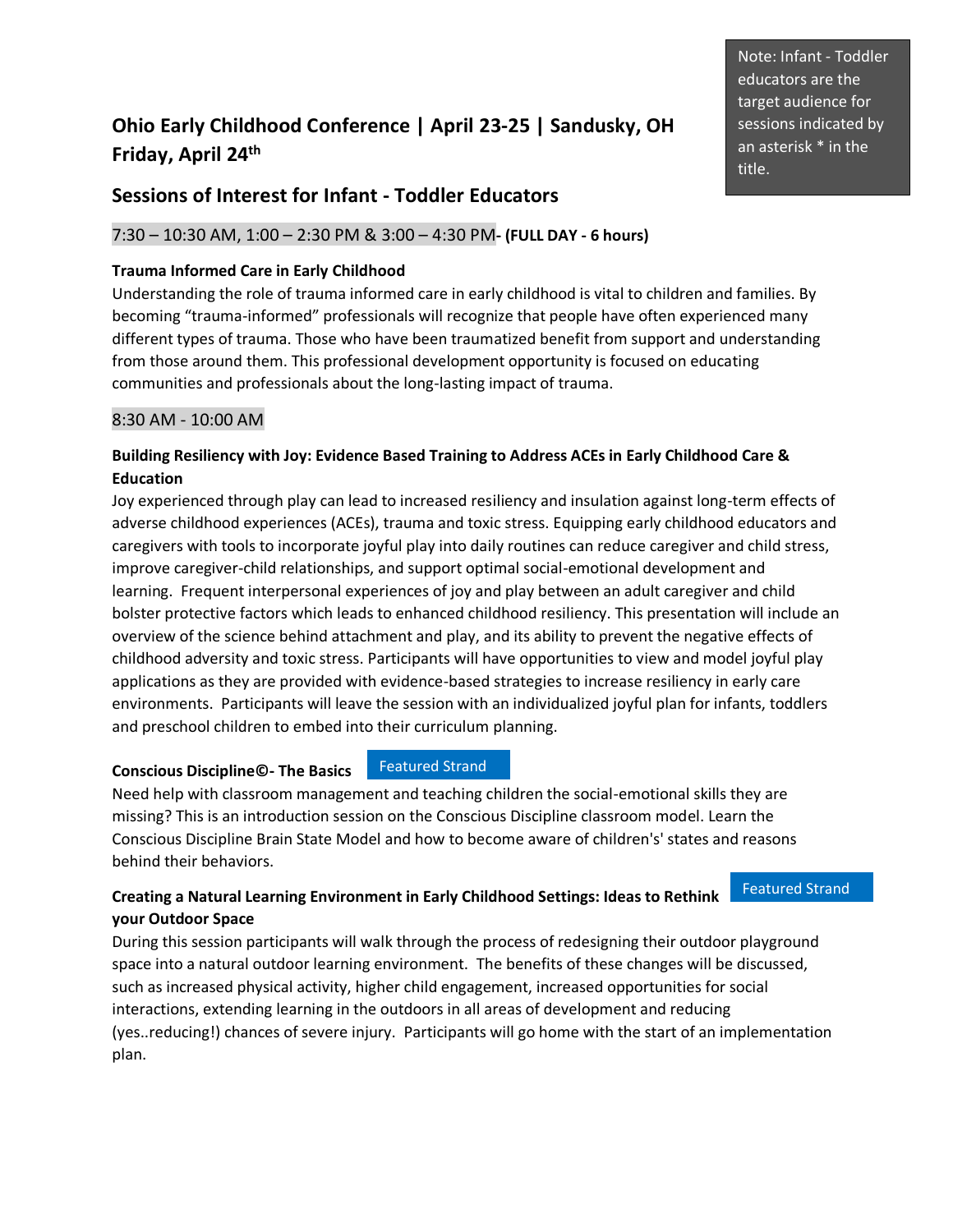#### **Diversity: It's Not Black and White**

#### Featured Speaker

Learn to enhance your multicultural communication skills by examining your view of the world, your classroom, your students, and families. Participants will take a journey into the world of diversity and realize it's not just black and white.

#### **Dual Language Learners: Support Strategies for Birth to 5**

Using the Planned Language Approach Model, participants will learn about evidence-based strategies that support Birth to five dual language learners and debunk myths related to DLL. Participants will acquire and apply new knowledge on how to transfer instructional strategies for Birth to 5 DLL children.

#### **Essential Elements for Successful Inclusion**

Have you ever struggled to include a child into the everyday routines of your classroom? To truly create an inclusive environment, a classroom must embrace children of varying abilities, delays, or who are medically fragile. Ingredients for a successful recipe include exploring your attitude, defining what true inclusion involves, resolving myths, and the realistic expectations regarding people with disabilities.

# **Finding Your Happy Place in and Out of the Classroom: Healthier for You and the Families and Children You Serve**

Do you ever feel like you are stressed out just holding on to get through the day? We might have some great ideas to help you hold on. Come learn how to identify the physical and emotional reactions that children, families, and teachers display when they are on stress overload. Stress not handled well can have negative effects but stressed identified and minimized can energize your day.

# **I am Toddler What Do You Expect? \*** Featured Speaker

Toddlers are at a very exciting, curious and creative stage of development. Conscious educators in the field of early childhood are aware of the individual needs and dreams of each of the children in their care. This presentation will discuss the developmental stages of toddlers and practices that help support toddler development.

#### **Sing a Joyful Song: A Community-Building Musical Celebration** Featured Speaker

Join a totally unique experience of community-building through music! In a joyful, judgment-free atmosphere, award-winning songwriter and music educator Kira Willey will teach participants simple approaches to introducing music to children through fun arrangements of contemporary songs. This adult experience models' best practices to introducing young children to new songs and emphasizes the powerful effects that music has on the brain: increasing plasticity, forging new neural pathways, creating opportunities for mindfulness, and improving memory. Group singing has proven health benefits, creates meaningful social connections and a sense of belonging, and is ideal for community-building among children and adults alike. Come with an open mind and heart, and be prepared to learn, laugh, and experience the joy of singing with others. At the end of the session, you'll be invited to join the "conference choir" to share your experience!

#### **This Child, Each Child Will Grow and Learn**

Gaps in development tend to appear in children before the age of two which means as early childhood educators, we can influence positive outcomes for children. This session is designed to help attendees understand the importance of early identification through monitoring and screening which leads to connecting families with local, state, and national resources. Participants will be provided an overview of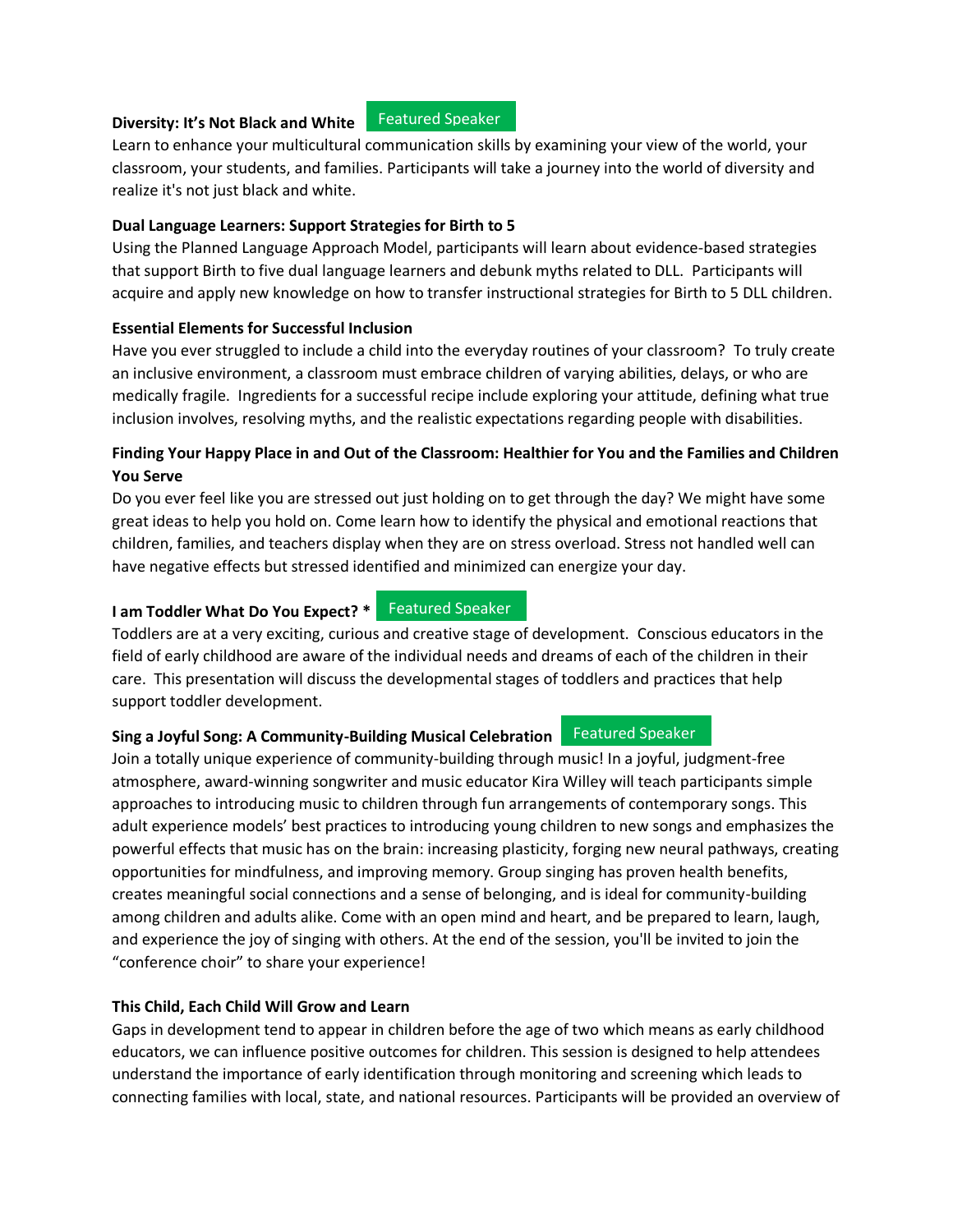developmental milestones and evidence-based approaches to communicate with families and professionals about concerns that may arise.

# 10:45 AM - 11:45 AM KEYNOTE

**Advancing Equity in ECE: Words Into Action**

#### **Personal Climate and Culture: The Key to Professional Success**

Being an educator comes with a unique set of challenges- challenges that can be overwhelming at times. Gerry Brooks has a special way of humorously describing life inside his elementary school that is both therapeutic and enjoyable to literally hundreds of thousands of teachers and principals alike. It is vital for educators to be able to laugh (at themselves) on a very regular basis. Gerry highlights the importance of culture in creating a positive work environment, leading to improved outcomes for children.

#### 1:00 PM - 2:30 PM

#### Featured Speaker

"All children have the right to equitable learning opportunities that help them achieve their full potential as engaged learners and valued members of society. Thus, all early childhood educators have a professional obligation to advance equity." This newly released NAEYC position statement challenges all early childhood educators to look at their daily practices with children and their families. This session will give early childhood educators the opportunity to review the development of this relevant position statement and reflect on the implications it has on their work with young children and their families. Using the "Equity and Inclusion Reflection tool," attendees will have an opportunity to reflect on their daily practices and apply it to the recommendations set forth for the field through the position statement. As we consider how to implement the recommendations, we will discuss the assets we bring, the opportunities that exist, and potential obstacles that may hinder efforts. This session will bolster each teacher's desire to support every child and family who enters their classroom community and give them tools and resources to do so.

### **Bring "Farm to Early Care" to YOUR Program (Toddler through Preschool)**

Whether or not you have a green thumb, this training is for you! Join this session to learn about Farm to Early Care and the many ways it can benefit your early care and education program. Participants will walk away with a completed work plan, evidence-informed resources, and action steps on how to get started on implementing all three key elements of Farm to Early Care: local purchasing, gardening, and food-based education. Those who attend will also be able to learn from programs that have already started this work and how to join the Farm to Early Care movement!

#### **CALM YOUR CLASSROOM: The Magic of Music, Movement & Mindfulness for Kids** Featured Speaker

In this dynamic, inspiring, and FUN workshop--full of immediately actionable ideas--we'll try lots of techniques together (be ready to move)! Kids' yoga and mindfulness expert, author, TEDx speaker, and award-winning musician Kira Willey will teach attendees how to incorporate music, movement and mindfulness easily and seamlessly into the classroom in order to give children tools to calm themselves, empower them to release anxiety and stress, and create calming, predictable structure. Attendees will learn the critical role each of the "3 M's" - music, movement, and mindfulness - play in helping kids selfregulate and focus their energy, and in getting the frequent brain breaks they need to be ready to learn. Kira will teach an arsenal of practical, quick, and easy-to-use tips and techniques to calm your classroom (and yourself!), focus your children, and help them let go of anxiety. Kid-friendly breathing, focus and mindfulness exercises, and simple songs which incorporate movement will be included.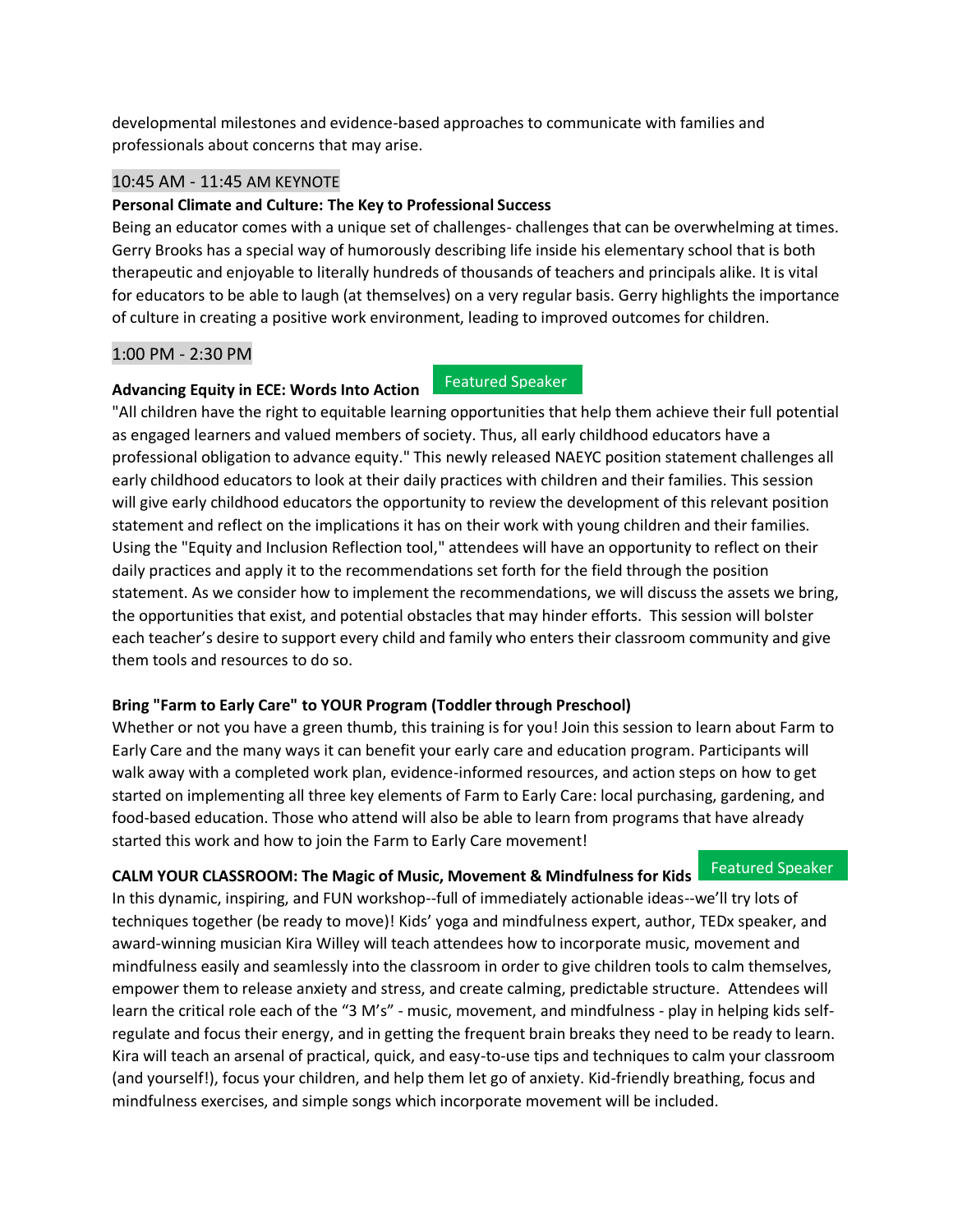#### **Conscious Discipline©- In Action (Part 1)** Featured Strand

This session is for educators who are beginning to or have been implementing Conscious Discipline into their personal lives and classrooms. A variety of Conscious Discipline techniques will be discussed as well as implementation techniques including the Brain State Model and the Seven Powers.

#### **Essential Elements for Family Conversations**

Participants will explore and reflect on having quality conversations with families when there is a suspected delay or disability. Strategies on how to prepare for a difficult conversation and techniques to use to strengthen and support successful collaboration, without judgement of the families' various reactions or decisions will be provided. Participants will also be given tips to work with families and consider all cultures, backgrounds, and types of families.

### **Group Times for Infants and Toddlers- High Scope©**\*

Participants will be provided with the elements of HighScope Group Time with Infants and Toddlers. Participants will gain adult-child interaction strategies to support infants and toddler during Group Time using materials and music & movement in a predictable; yet, flexible daily schedule.

# **Nurturing Nature: How One Preschool Program Shifted Attitudes about Outdoor Education (Toddler-Preschool)**

In this session participants will explore nature-based education and the elements to look for in a quality nature-based program. We will discuss and share how participants are currently implementing naturebased learning in their classrooms or school program. Come discover how one typical preschool program has gradually transformed an overgrown area into a functioning outdoor classroom. Take back ideas on how to add more nature-based elements to your classroom or school program.

### **Recall and Retell: Painting Connections to Story Time (Toddler through Preschool)**

This hands-on session connects story time to activities around the classroom that support language and early literacy development. Participants will tell and retell stories through movement, dramatization, props, playdough, Legos, and even paint.

#### **Supporting Children Who Take Us to the End of Our Rope**

Challenging behaviors of children are often the most common discussions that occur between educators in early childhood settings. Are you an adult who is working with a child who takes you to the end of your rope? If you are, this session is for you. You will increase your awareness of why challenging behaviors occur and specific strategies that will assist in preventing these behaviors. Discover how to develop self-control in children who seem to need POWER.

#### **Where the Boys Are Version 2.0 (Part 1)**

This training explores the possibility that boys have different needs in the classroom than girls. Many of those differences can be related to the way that the different genders are socialized, as well as, differences in brain structure. Based on these differences and the fact that boys seem to be falling behind girls, academically, teachers are asked to examine current teaching methods and explore new methods that might be more engaging to males.

#### Featured Speaker

Featured Speaker